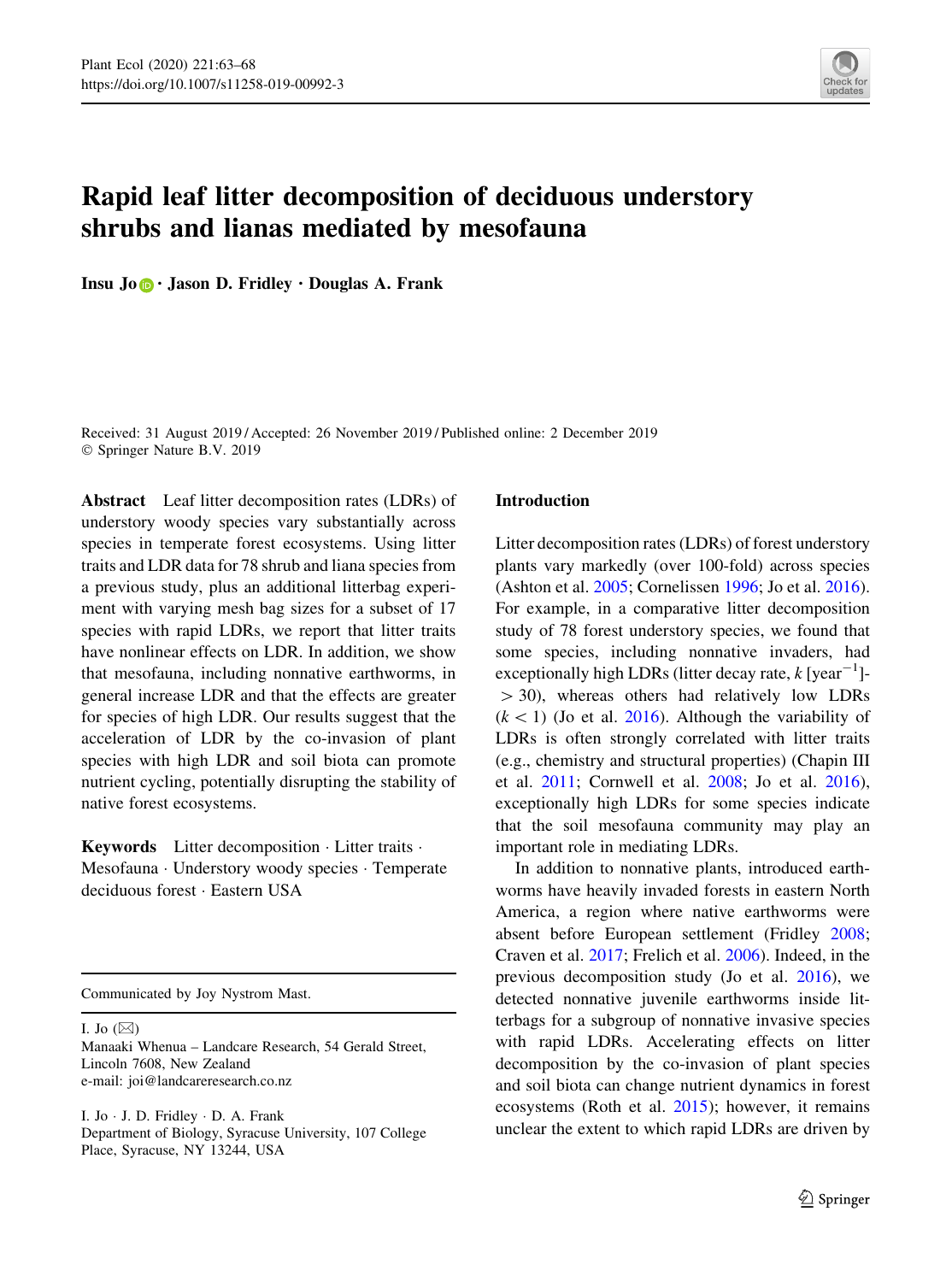the accelerated decomposition by microbes and/or selective foraging by the nonnative component of the mesofauna community.

In this study, using leaf litter traits and LDRs for 78 understory species reported by Jo et al.  $(2016)$  $(2016)$  $(2016)$ , we explored (1) how leaf litter traits that have been found to control LDR vary according to litter decay classes (i.e., species subgroups with rapid, intermediate, and slow LDRs) and, using an additional litterbag experiment with varying mesh sizes for a subset of 17 species with rapid LDRs, we examined (2) which traits were associated with mesofauna-assisted litter decomposition.

#### Methods

Litter traits and decomposition rates for 78 understory species reported in Jo et al.  $(2016)$  $(2016)$  were used to determine litter trait effects on LDRs for three classes of species exhibiting different levels of decomposition rate (rapid LDR class:  $k > 75\%$  percentile of all 78 species; intermediate LDR class:  $25-75\%$  k; and slow LDR class:  $k < 25\%$ ). In brief, litter decay rates (k) were determined based on litter mass loss in litterbags (1 mm mesh) over 18 months during in situ incubation in a forest dominated by sugar maple (Acer saccharum) in Pompey, New York, USA. Litter traits measured for each species included litter nitrogen (N) and carbon (C) concentrations, acid-insoluble residue concentration (AIR), water and ethanol extractive concentration (WEE), and specific leaf area (leaf area:mass ratio; SLA). Details of methods used to measure each trait can be found in Jo et al. [\(2016](#page-5-0)). For each class, we tested litter trait effects on LDR using a Bayesian hierarchical modeling approach which incorporated taxonomic relatedness information to account for phylogenetic autocorrelations across species in the covariates (litter traits and  $k$ ) used in the models (de Villemereuil et al. [2012](#page-4-0)).

To test mesofauna effects on rapid LDR, we selected 17 species with high LDRs based on Jo et al. ([2016\)](#page-5-0) (Fig. [1\)](#page-2-0) and measured litter mass loss after a 3-month in situ incubation for two different mesh-sized litterbags. Senesced leaves were collected immediately after abscission in autumn 2012 from 5 to 6-year-old plants established in an experimental garden in Syracuse, New York, USA and were dried at 60 °C for  $> 2$  days. For each species, ca. 1 g of dried

leaves was inserted into each of three  $10 \times 20$  cm bags (fiberglass screening, mesh size 1 mm) and three  $10 \times 20$  cm N-free polyester bags (mesh size 50 µm, Ankom Technology, Macedon, New York, USA). The filled bags were sealed with a heat sealer. In May 2014, samples were laid out in three adjacent  $10 \times 10$  m blocks in a mature secondary forest in Pompey, New York, USA where A. saccharum was dominant with a moderate cover of some native and nonnative understory shrubs that included Cornus racemosa, Ostrya virginiana, Prunus virginiana, Rhamnus cathartica, Rosa multiflora, Euonymus alatus, and Lonicera spp. In each block, six leaf litterbags for each species were placed on the soil surface. Three litterbags for each species were collected after a month and the number of earthworms found on the surface of remaining litter inside each litterbag was counted. No other major mesofauna species were found inside the litterbags other than earthworms. The remaining litter mass was measured after drying at 60 °C for  $> 2$  days to calculate earthworm density per gram of remaining litter mass. Remaining litterbags were collected after three months, dried at 60 °C for  $>$  2 days, and weighed to determine mass loss during decomposition. Decomposition rates during a 3-month incubation for species of each mesh type were determined as the ratio log(initial litter mass [ILM]:litter mass remaining [LMR]).

#### Statistical analyses

We fit hierarchical Bayesian models to test the effects of traits on LDR for three subgroups of 78 species with different levels of LDR (based on 25% and 75% percentiles of ks for all species, Fig. [1](#page-2-0)) and on litter mass remaining differences after 3-month in situ incubation with differed mesh size litterbags for 17 species with rapid LDR. We accounted for phylogenetic autocorrelation across species using a phylogeny created by Jo et al. ([2016\)](#page-5-0), following the model of de Villemereuil et al. [\(2012](#page-4-0)) using JAGS in R 3.51 (Plummer [2003;](#page-5-0) R Development Core Team [2018](#page-5-0)). Decomposition rates were log-transformed to meet normality assumptions. All predictor variables were standardized by subtracting their mean and dividing by two standard deviations to enable effect size comparisons (Gelman and Hill [2006](#page-5-0)). The models allowed us to estimate posterior coefficients to determine the relative effects of parameters on dependent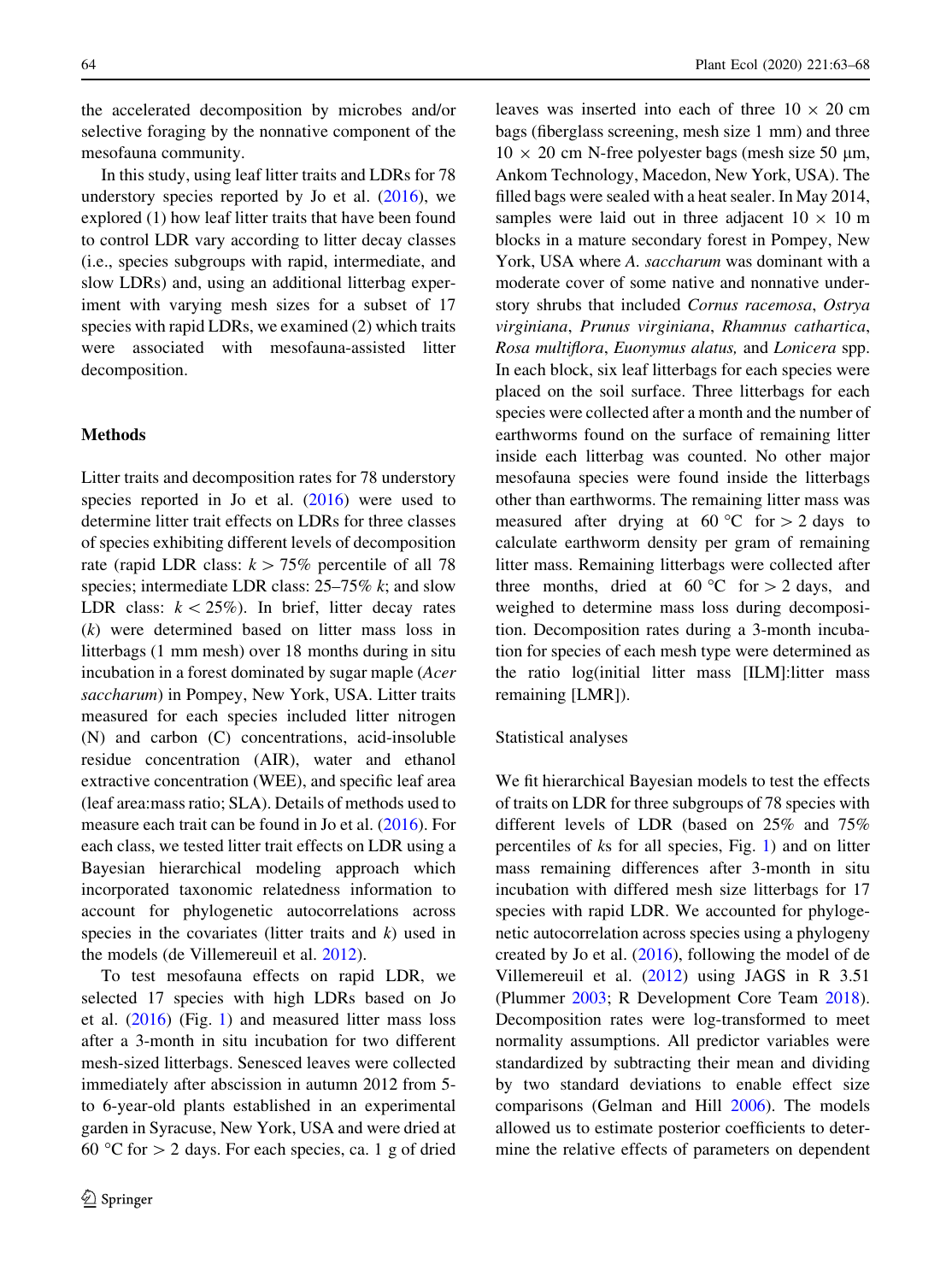<span id="page-2-0"></span>

Fig. 1 Litter decomposition rates (LDRs) of 78 Eastern USA forest understory woody species from Jo et al. ([2016\)](#page-5-0). Species LDR classes (rapid, intermediate, and slow) are defined by 25% and 75% percentiles of litter decay rates  $(k)$  for all 78 species. Inset figures show the effects of litter traits on LDR in each LDR class. Dots are mean posterior coefficient estimates and thick and thin lines represent 90% and 95% credible intervals, respectively. N mass-based nitrogen concentration, C massbased carbon concentration, AIR mass-based acid-insoluble residue concentration, WEE mass-based water and ethanol extractive concentration, SLA specific leaf area (leaf area:mass ratio). Species with asterisk on top of the bar (in the rapid LDR class) were used for an additional assay to test invertebrate effects on the litter decomposition using different mesh-sized litterbags (Fig. [2](#page-3-0)). Native and nonnative species names are displayed as gray and black text, respectively, based on Fridley ([2008\)](#page-5-0)

variables. Non-informative priors for the coefficients were sampled from a normal distribution of mean 0 and variance 100,000. To ensure convergence, we ran three parallel MCMC chains in JAGS for 20,000 iterations after a 5000-iteration burn-in.

### Results and discussion

We found that litter trait control over LDR was stronger among species in the high LDR class than those in the low LDR class (Fig. 1). Consistent with previous studies (Cornwell et al. [2008](#page-4-0); Pietsch et al. [2014;](#page-5-0) Taylor et al. [1989](#page-5-0)), LDRs in the rapid and intermediate LDR classes were strongly associated with high litter N, although the effect for species in the rapid LDR class became less significant when the exceptionally high LDR species (species with  $k > 95\%$  percentile) were excluded (Fig. 1). It is noteworthy that recalcitrant compounds (AIR, acidinsoluble residue concentration), which include lignin, and specific leaf area (SLA, leaf area:mass ratio) were not significantly related to LDR values in the rapid LDR class, suggesting that LDR in the rapid LDR class may be driven by selective mesofauna feeding associated with nitrogen (N) and perhaps leaf structure (e.g., hairs) related to litter palatability, although it needs to be tested further with thorough palatability assessment. On the other hand, litter N was not a significant predictor of LDR for species in the slow LDR class. Instead, AIR had a stronger association than other litter traits (Fig. 1), suggesting that variation in LDR among species exhibiting slow decay rates may be driven by compounds that inhibit microbial decomposers (Chapin III et al. [2011\)](#page-4-0). We also note that, overall, litter N was negatively associated with LDR in the slow LDR class (Fig. 1), indicating a potential effect of N-based secondary metabolites (e.g., alkaloids) which can inhibit invertebrate foraging and, in turn, result in slow LDR (Chomel et al. [2016\)](#page-4-0). However, further tests are required to understand how plant-produced metabolites regulate litter palatability and LDR across species in temperate forests. This result shows that the effects of litter traits across the wide range of species LDRs typical in temperate forest ecosystems are nonlinear and suggests that soil mesofauna may contribute to the varied effects of litter traits on LDRs according to LDR classes.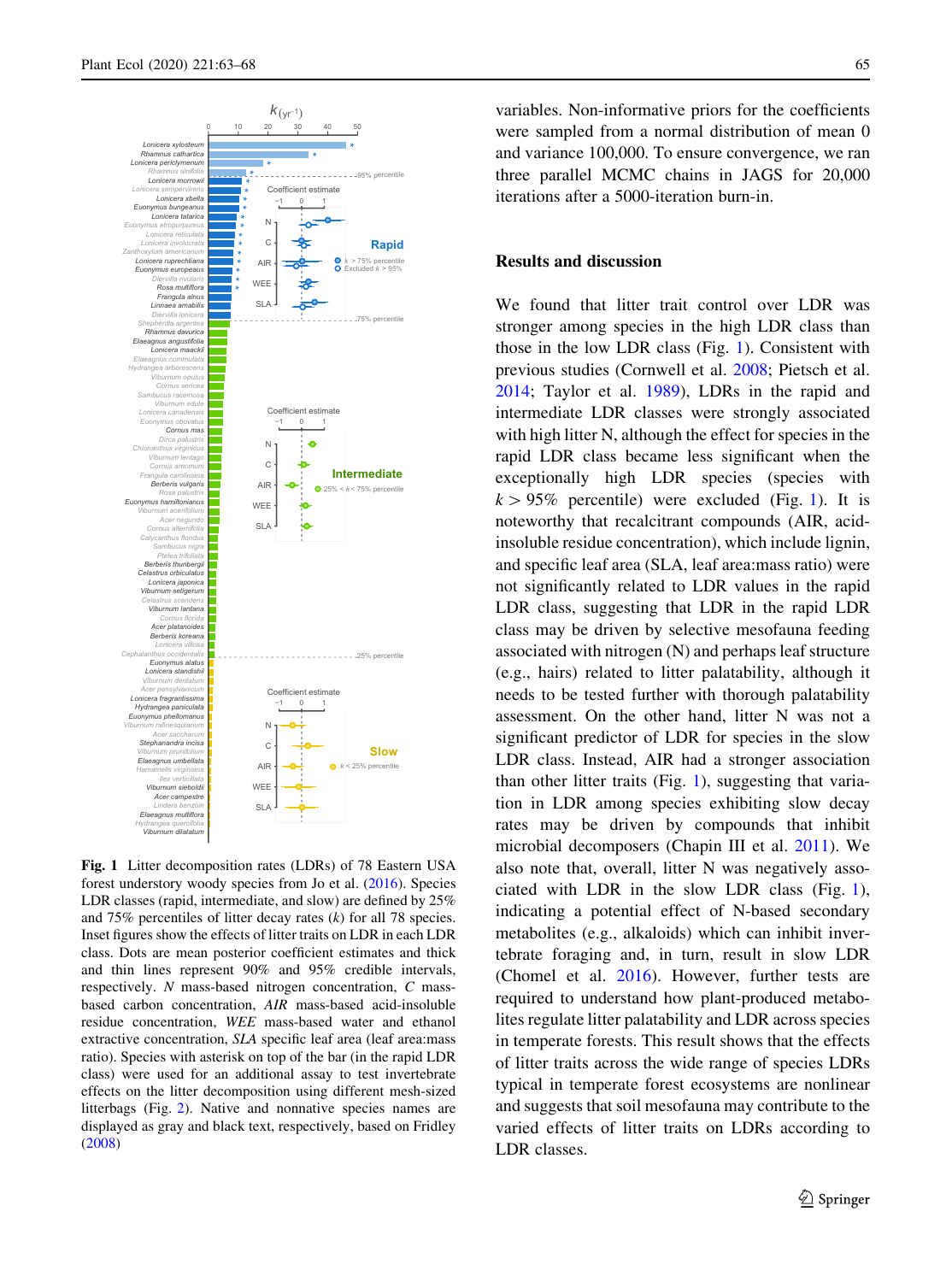<span id="page-3-0"></span>

Fig. 2 Mesofauna effects on litter decomposition determined by comparing decomposition rates in litter bags with different mesh sizes (fine mesh in left panel and coarse mesh in right) for 17 species with the most rapidly decomposing litter depicted in Fig. [1](#page-2-0). The ratio log(initial litter mass [ILM]:litter mass remaining [LMR]) during 3-month long incubation was used to assess mesofauna effects. Inset figures include bivariate relationships (linear regression) between litter decay rates (k) from Jo et al.  $(2016)$  $(2016)$  and the ratio log(ILM:LMR) and coefficient estimates from multiple regressions for litter trait

In most litterbag decomposition experiments, litter decomposition patterns largely follow a single exponential decay function ( $y = e^{-kt}$  where  $y =$  litter mass remaining,  $k =$  litter decay rate, and  $t =$  time). Therefore, prompt mass loss, presumably via selective feeding by soil mesofauna early during the decomposition process, will yield a high LDR. Our in situ litterbag incubation with 17 species that had high LDRs (species with asterisk on the bars in Fig. [1\)](#page-2-0) included different mesh size litterbags, one with the same mesh size as Jo et al. ([2016\)](#page-5-0) (1 mm) and the

effects on the ratio log(ILM:LMR) for fine and coarse mesh litterbag incubations. Bars and dots for species with  $k > 95\%$ percentile are lightly colored. N mass-based nitrogen concentration, C mass-based carbon concentration, AIR mass-based acid-insoluble residue concentration, WEE mass-based water and ethanol extractive concentration, SLA specific leaf area (leaf area:mass ratio). Native and nonnative species names are displayed as gray and black text, respectively, based on Fridley ([2008\)](#page-5-0)

other with a fine mesh  $(50 \mu m)$  which prevented invertebrates and other soil mesofauna gaining access to litter. This incubation showed significant mesofauna effects on the litter decay rate of the rapidly decomposing species group (Fig. 2). Specifically, we found a greater log ratio (ILM:LMR) for coarse mesh (mean  $= 2.4$ ) than those for the fine mesh (mean  $=$ 0.8) (Fig. 2), and a positive relationship between juvenile earthworm density and litter decomposition during the first month incubation period (Fig. [3](#page-4-0)), which would be expected if the mesofauna community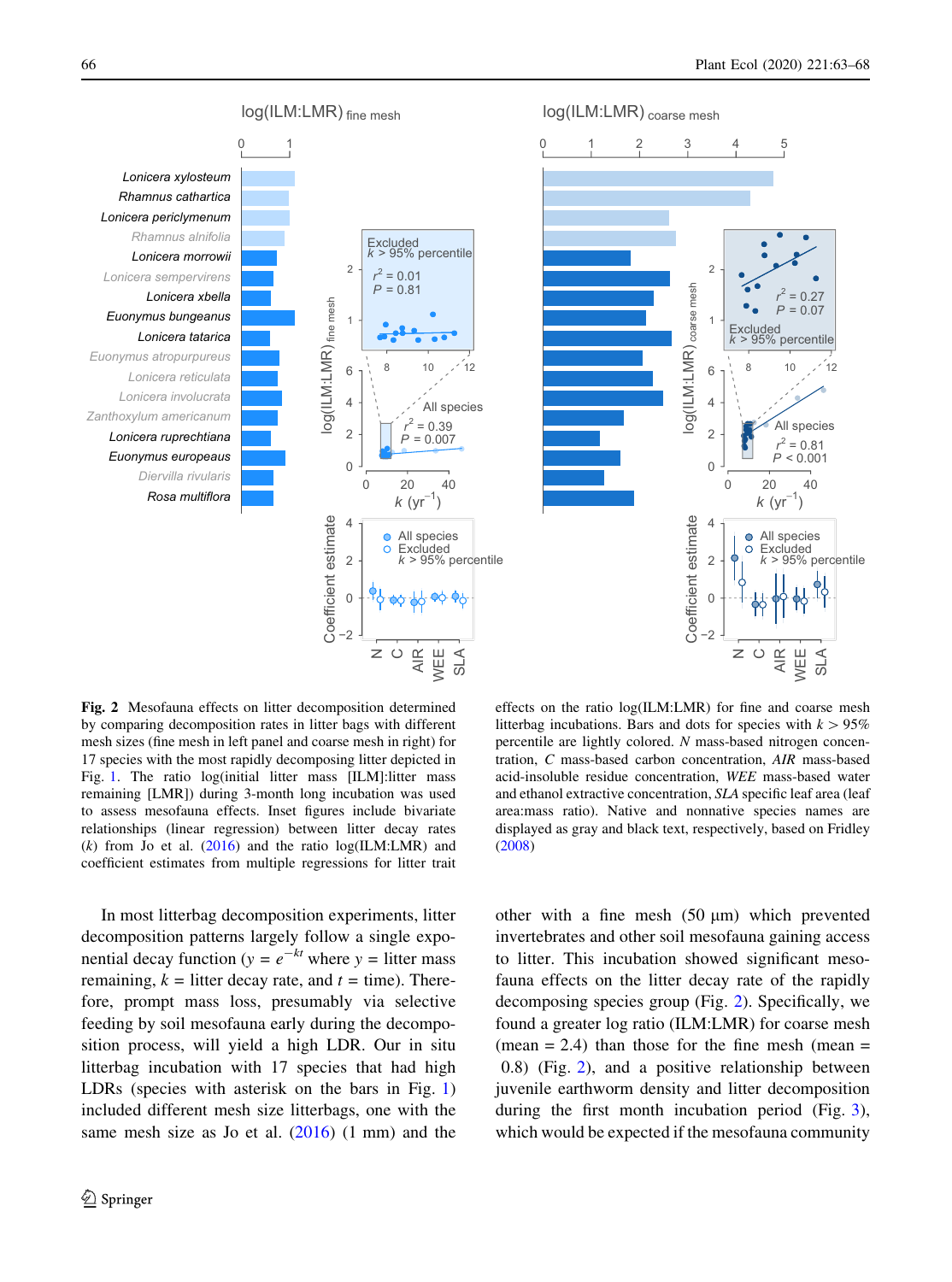<span id="page-4-0"></span>

Fig. 3 Relationship between juvenile earthworm density in litter mass remaining (LMR) and the ratio log(initial litter mass [ILM]:LMR) from coarse mesh litterbags collected after 1-month incubation. Significance of the relationship was tested using linear regression ( $r^2 = 0.58$ ,  $P < 0.001$ )

facilitated litter decomposition. A positive relationship of greater effect size (i.e., regression slope estimate) between decomposition rates (k) and log ratio (ILM:LMR) for coarse mesh than for fine mesh (Fig. [2](#page-3-0)) further suggests greater mesofauna effects on the litter decomposition of species in the rapid LDR class than those in the slow LDR class. In both fine and coarse litterbag incubations, the strong N effect on litter decomposition was retained, consistent with Jo et al. [\(2016\)](#page-5-0). However, the effect size of litter N was greater in coarse litterbag incubations than that in fine litterbag incubations, suggesting additive effects of mesofauna on the exceptionally high LDR associated with N-rich litter.

Our analysis showed that the litter traits that influenced LDR depended on whether litter decomposed quickly or slowly. In addition, the mesofauna community was as important a control over rapid LDRs as litter traits. Although mesofauna in general increased LDR, their effects on the decomposition rate for some species, many of which were nonnative (Figs. [1](#page-2-0), [2](#page-3-0)), were substantial. For instance, four out of five species with  $> 10$  nonnative earthworms per unit LMR mass (g) inside the coarse mesh litterbags were nonnatives (Fig. 3). It is unclear the extent to which introduced detritivores contributed to the increased LDRs in this study. However, the presence of

nonnative juvenile earthworms in the litterbags of the invasive plant species with highest LDRs suggests that the co-invasion of plant and mesofauna species may accelerate nutrient cycling and disrupt the normal soil processes of native forest ecosystems.

Acknowledgements This work was partly funded by the Strategic Science Investment Fund of the New Zealand Ministry of Business, Innovation and Employment's Science and Innovation Group to IJ.

#### Compliance with ethical standards

Conflict of interest The authors declare that they have no conflict of interest.

#### References

- Ashton I, Hyatt L, Howe K, Gurevitch J, Lerdau M (2005) Invasive species accelerate decomposition and litter nitrogen loss in a mixed deciduous forest. Ecol Appl 15:1263–1272
- Chapin FS III, Matson PA, Vitousek PM (2011) Principles of terrestrial ecosystem ecology. Springer, New York
- Chomel M, Guittonny-Larchevêque M, Fernandez C, Gallet C, DesRochers A, Paré D, Jackson BG, Baldy V (2016) Plant secondary metabolites: a key driver of litter decomposition and soil nutrient cycling. J Ecol 104:1527–1541
- Cornelissen JHC (1996) An experimental comparison of leaf decomposition rates in a wide range of temperate plant species and types. J Ecol 84:573–582
- Cornwell WK, Cornelissen JHC, Amatangelo K, Dorrepaal E, Eviner VT, Godoy O, Hobbie SE, Hoorens B, Kurokawa H, Pérez-Harguindeguy N, Quested HM, Santiago LS, Wardle DA, Wright IJ, Aerts R, Allison SD, Van Bodegom P, Brovkin V, Chatain A, Callaghan TV, Díaz S, Garnier E, Gurvich DE, Kazakou E, Klein JA, Read J, Reich PB, Soudzilovskaia NA, Vaieretti MV, Westoby M (2008) Plant species traits are the predominant control on litter decomposition rates within biomes worldwide. Ecol Lett 11:1065–1071
- Craven D, Thakur MP, Cameron EK, Frelich LE, Beauséjour R, Blair RB, Blossey B, Burtis J, Choi A, Dávalos A, Fahey TJ, Fisichelli NA, Gibson K, Handa IT, Hopfensperger K, Loss SR, Nuzzo V, Maerz JC, Sackett T, Scharenbroch BC, Smith SM, Vellend M, Umek LG, Eisenhauer N (2017) The unseen invaders: introduced earthworms as drivers of change in plant communities in North American forests (a meta-analysis). Glob Change Biol 23:1065–1074
- de Villemereuil P, Wells J, Edwards R, Blomberg S (2012) Bayesian models for comparative analysis integrating phylogenetic uncertainty. BMC Evol Biol 12:1–16
- Frelich L, Hale C, Scheu S, Holdsworth A, Heneghan L, Bohlen P, Reich P (2006) Earthworm invasion into previously earthworm-free temperate and boreal forests. Biol Invas 8:1235–1245